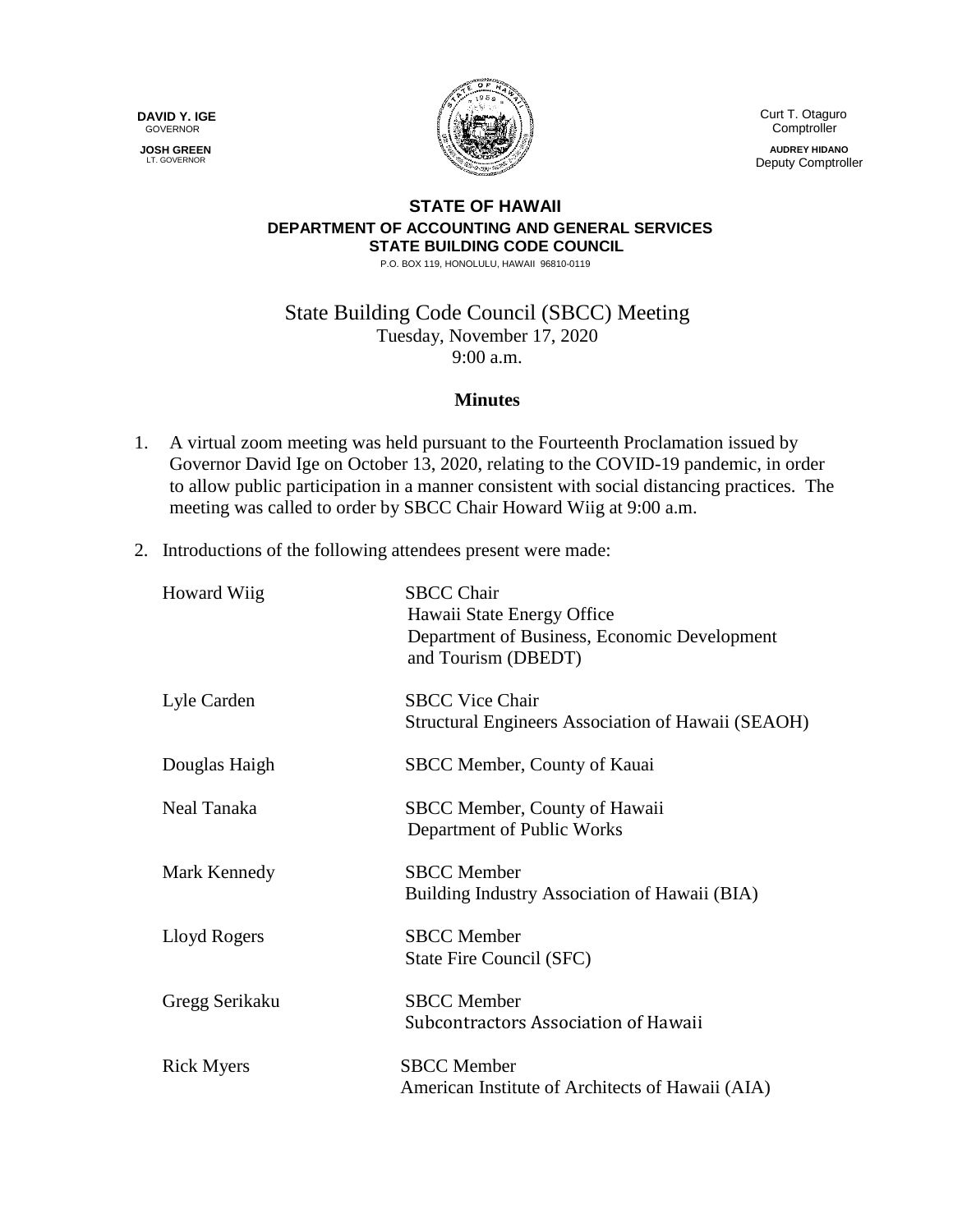State Building Code Council Minutes November 17, 2020 Page 2 of 10

| Willard Nishigata           | <b>SBCC</b> Member<br>Department of Planning and Permitting (DPP)<br>City and County of Honolulu                    |
|-----------------------------|---------------------------------------------------------------------------------------------------------------------|
| Lance Nakamura              | <b>SBCC</b> Member<br><b>Assistant Administrator</b><br>Department of Public Works, County of Maui                  |
| <b>Members Not Present:</b> |                                                                                                                     |
| Dennis Mendoza              | <b>SBCC</b> Member<br><b>Elevator Division</b><br>Department of Labor and Industrial Relations (DLIR)               |
| <b>Other Attendees</b>      |                                                                                                                     |
| Dean Au                     | Hawaii Carpenter's Union                                                                                            |
| <b>Richard Beall</b>        | Managing Principal, Beall & Associates, Inc.                                                                        |
| Kika Bukoski                | Plumbers and Fitters Local 675                                                                                      |
| Francis DeGracia            | United Brotherhood of Carpenters<br>and Joiners of America                                                          |
| <b>Christopher Delaunay</b> | Pacific Resource Partnership                                                                                        |
| Will Giles                  | <b>Masonry Contractor</b>                                                                                           |
| Stella Kam                  | Deputy Attorney General (DAG)                                                                                       |
| Joy Kimura                  | Hawaii Laborers and Employers Cooperation and<br>Education Trust Fund (LECET), Government Affairs and<br>Compliance |
| Nathaniel Kinney            | <b>Executive Director, Hawaii Construction Alliance</b>                                                             |
| Ryan Kobayashi              | Laborers International Union of North America<br>Local 368                                                          |
| Peter Sur                   | Hawaii County Council Staff Member for Susan Lee Loy                                                                |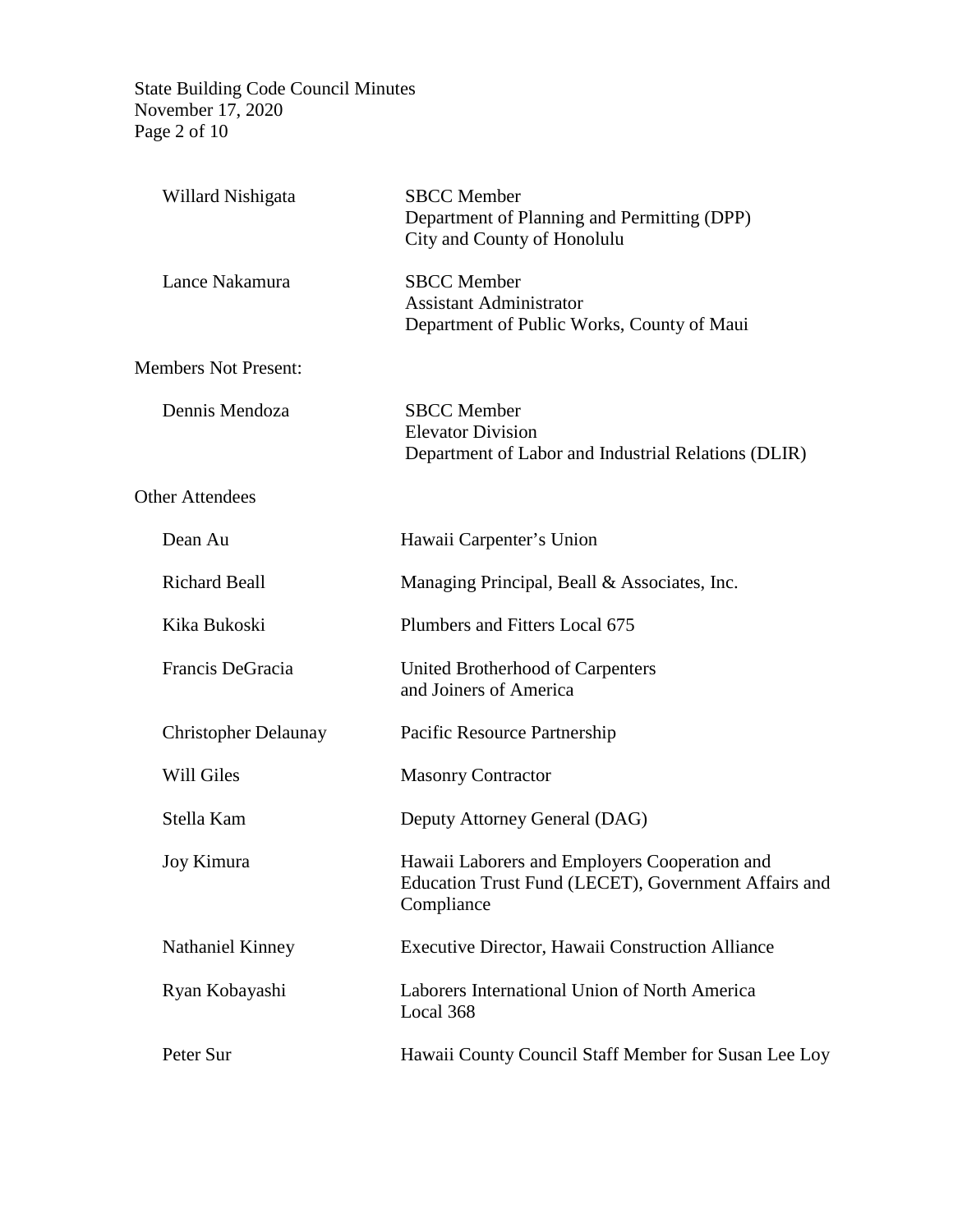State Building Code Council Minutes November 17, 2020 Page 3 of 10

| Polyisocyanurate Insulation Manufacturers Association<br>(PIMA) Maryland         |  |  |  |
|----------------------------------------------------------------------------------|--|--|--|
| <b>HPM Building Supply (HPM)</b>                                                 |  |  |  |
| Hawaii Construction Alliance                                                     |  |  |  |
| <b>International Association of Plumbing</b><br>and Mechanical Officials (IAPMO) |  |  |  |
| <b>IAPMO</b>                                                                     |  |  |  |
| Megaplex Gas Manufacturer company                                                |  |  |  |
| International Code Council (ICC)                                                 |  |  |  |
| <b>DBEDT</b>                                                                     |  |  |  |
| <b>DBEDT</b>                                                                     |  |  |  |
| <b>DBEDT</b>                                                                     |  |  |  |
| Hawaii Energy                                                                    |  |  |  |
| Senior Vice President of D. R. Horton                                            |  |  |  |
| <b>LECET</b>                                                                     |  |  |  |
| <b>Scott Glenn</b>                                                               |  |  |  |
| <b>Steven Gangwes</b>                                                            |  |  |  |
|                                                                                  |  |  |  |

## Francis DeGracia

- 3. There were no public comments.
- 4. Review and approval of the minutes of the October 20, 2020 meeting.

Member Haigh stated that Item 5, second paragraph and second sentence reads, "The mechanical section is being deleted… but should read "was amended" and not deleted.

**Motion:** Member Haigh made a motion to accept minutes as amended. Member Carden seconded motion. No other discussion, minutes were unanimously approved.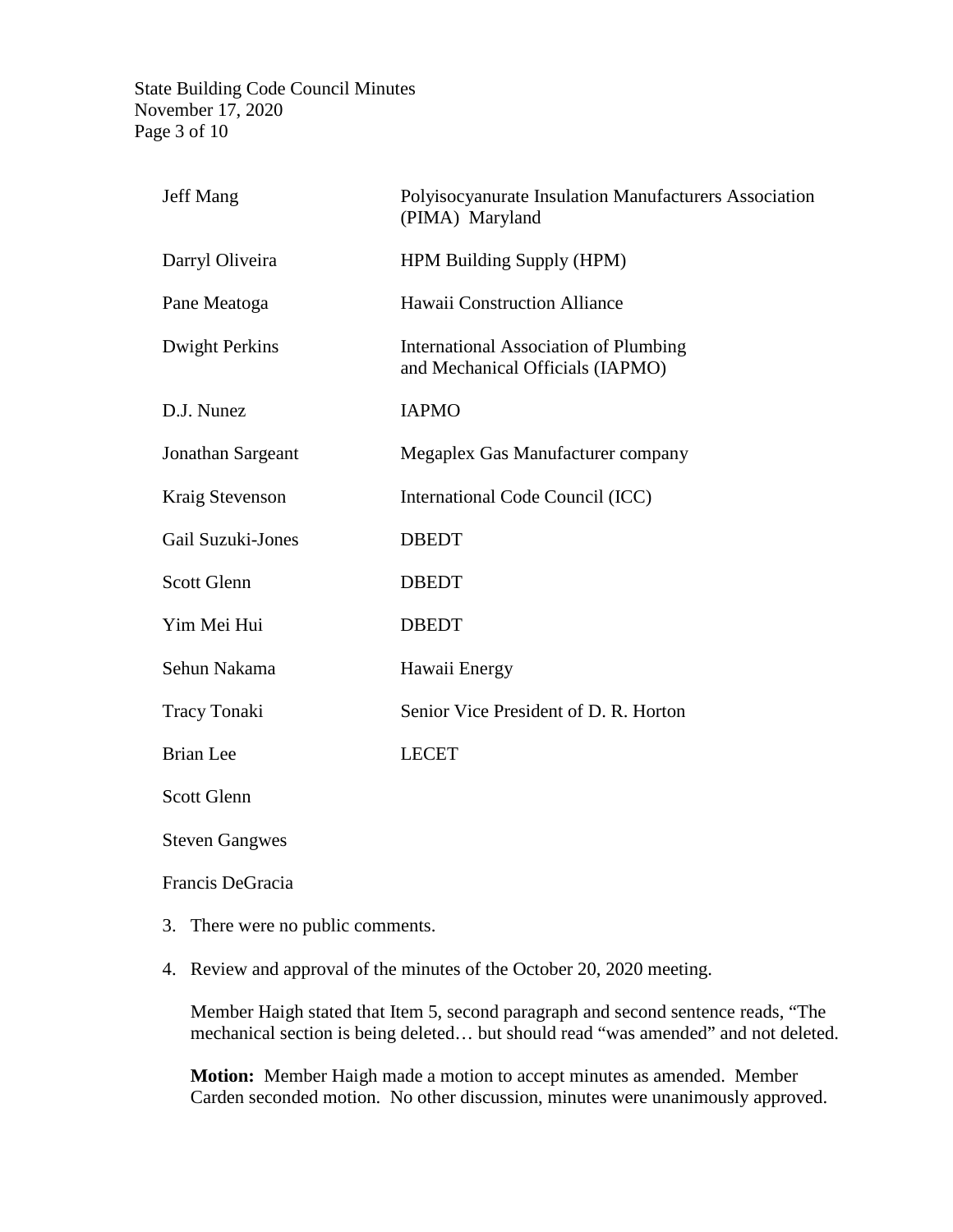State Building Code Council Minutes November 17, 2020 Page 4 of 10

> 5. Report from the Subcommittee of Building Officials (SBO) Meetings on the International Residential Code (IRC), and the International Building Code(IBC), the International Existing Building Code (IEBC) 2018 Edition Amendment Packages and Possible Vote to Approve

Member Nishigata, Chair of SBO reported that Committee reviewed and approved the IBC, IRC and the IEBC 2018 edition amendment packages. The IBC amendment package was not disseminated in time for the SBCC to review before the meeting.

Member Serikaku submitted proposed IRC 2018 edition amendments and Member Rogers forwarded them to the members and meeting participants just before the meeting. The first amendment proposal related to Section M1201.1 Mechanical. He proposed to delete the requirement for special inspection for a residential mechanical system which would probably involve an air conditioning  $(a/c)$  system. He believes that the cost for a special inspection does not justify the benefit, or that there is any evidence provided to the SBCC that such an inspection has any significant public health or safety concerns. In addition, since the State does not enforce the mechanical code on residences and the counties only use the mechanical code as a guideline, requiring a special inspection does not seem necessary. Also, since there are two national mechanical codes, which code requirements would be used by the special inspector and the installer? Richard Beall, mechanical engineer, stated that an a/c unit can present issues with condensation, mold build-up, and refrigerate safety. The second and third amendments proposed to allow requirements to mechanical systems from other nationally published codes or standards instead of referencing only the International Mechanical Code (IMC) and the International Fuel and Gas Code (IFGC). Member Haigh had no objection to following another national code or standard.

Member Haigh acknowledged that specifics on how special mechanical inspections will be managed, such as qualifications and certifications, still need to be worked out; because each county may be different. Actual costs cannot be estimated until actually going through the process. Since a majority of the counties do not have staff mechanical engineers, special inspectors would be from the private sector. However, in other code requirements, such as structural, third party inspections have been ongoing. Member Nishigata stated that that Honolulu permits any licensed mechanical engineer to be deemed qualified to sign off for a special inspection. Upon project completion, they would provide a letter to verify they inspected and approved the project.

Member Serikawa asked if there was a threshold for system size. Member Nishigata said that he will check. Mr. Beall mentioned that size is a factor when it comes to the safety of refrigerator and ventilation systems as it has been proven to have direct impact on condensation of mold and microbial buildup. When Chair Wiig asked Jeff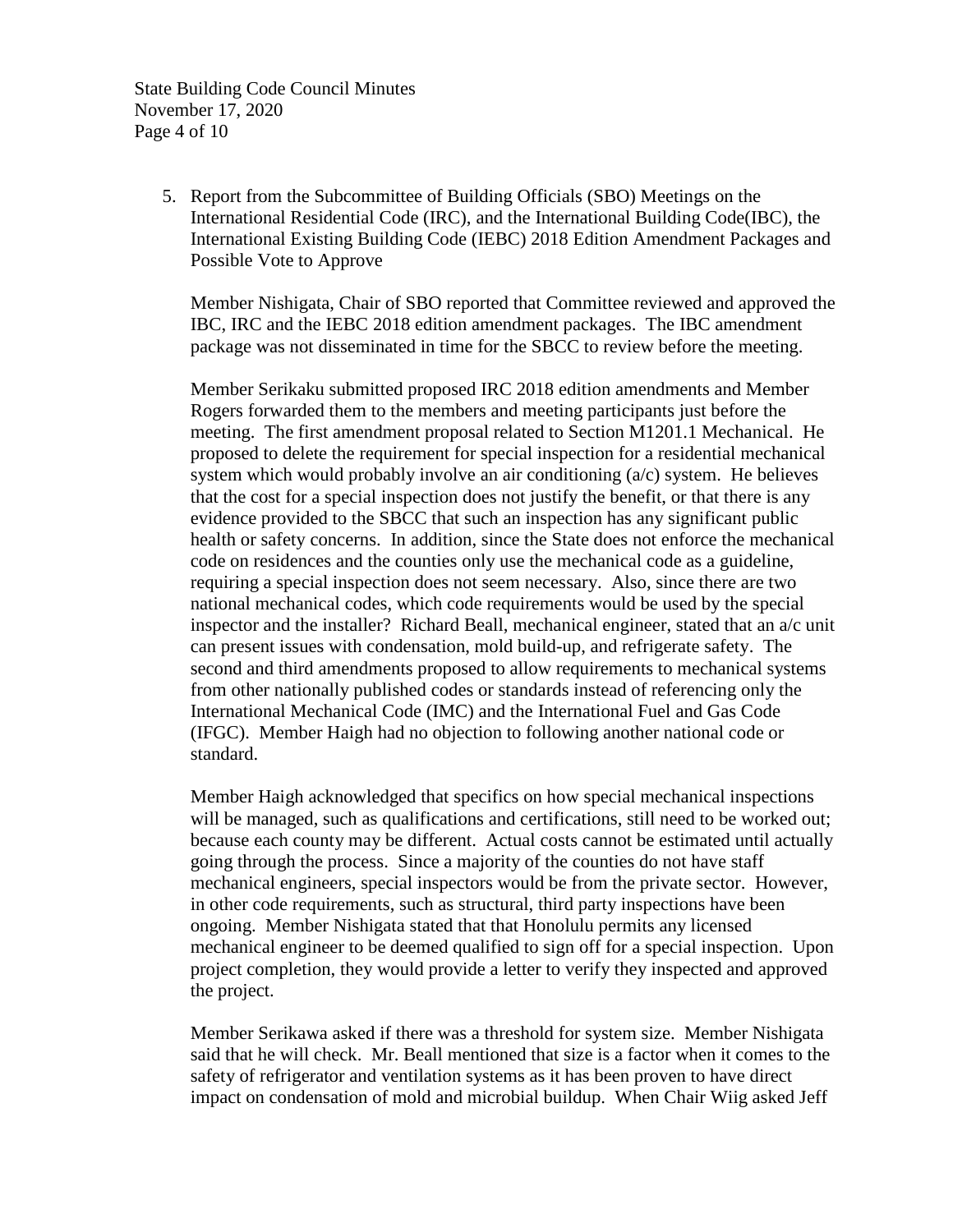State Building Code Council Minutes November 17, 2020 Page 5 of 10

> Mang for input, he said the IRC is tied together with the energy code. They follow regulations on load and size requirements and ducts. This is an excellent beginning point for implementation in Hawaii.

Chair stated that if there were no objections, he would entertain a vote on the amendments proposed by Member Serikaku.

After much discussion and clarification on what is being voted on, DAG Kam suggested the following: Since the proposed language is not in the original IRC, the SBO version submitted with amendments is what is being voted on. However, the full SBCC can still vote to approve or not. Member Rogers questioned whether or not the amendment proposals can move forward if the SBO vote is not unanimous. DAG Kam replied that since the SBO voted to add language, that version is coming to the full SBCC for a vote.

Chair Wiig summarized the proposals and that they would be voted on separately. The first proposal would delete the requirement for a special inspection for a residential mechanical system.

**Motion:** A motion was made by Member Serikaku and seconded by Member Carden to approve the first amendment proposal. The votes were as follows: Members Serikaku, Carden, Rogers, and Kennedy voted in favor; and Members Wiig, Myers, Tanaka, Haigh, Nishigata, and Nakamura opposed. The motion did not carry.

The second proposal was further amended to add "as required by the building official" to the end of the second sentence in addition to deleting the IMC and the IFGC and adding "nationally published mechanical codes or standards".

**Motion**: A motion was made by Member Serikaku and seconded by Member Carden to approve the second amendment proposal. Member Myers opposed and all other members approved. The motion carried.

The third amendment proposal is to delete the reference to the IMC and add "nationally published codes and standards".

**Motion:** A motion was made by Member Tanaka and seconded by Member Nakamura to approve the third amendment proposal. The motion carried unanimously.

There was additional discussion regarding inspection of large projects with multifamily homes. Would an inspection be required for each individual home? Chair proposed having sampling inspections as allowed by the energy code. Member Nishigata stated that the City & County of Honolulu would require an inspection of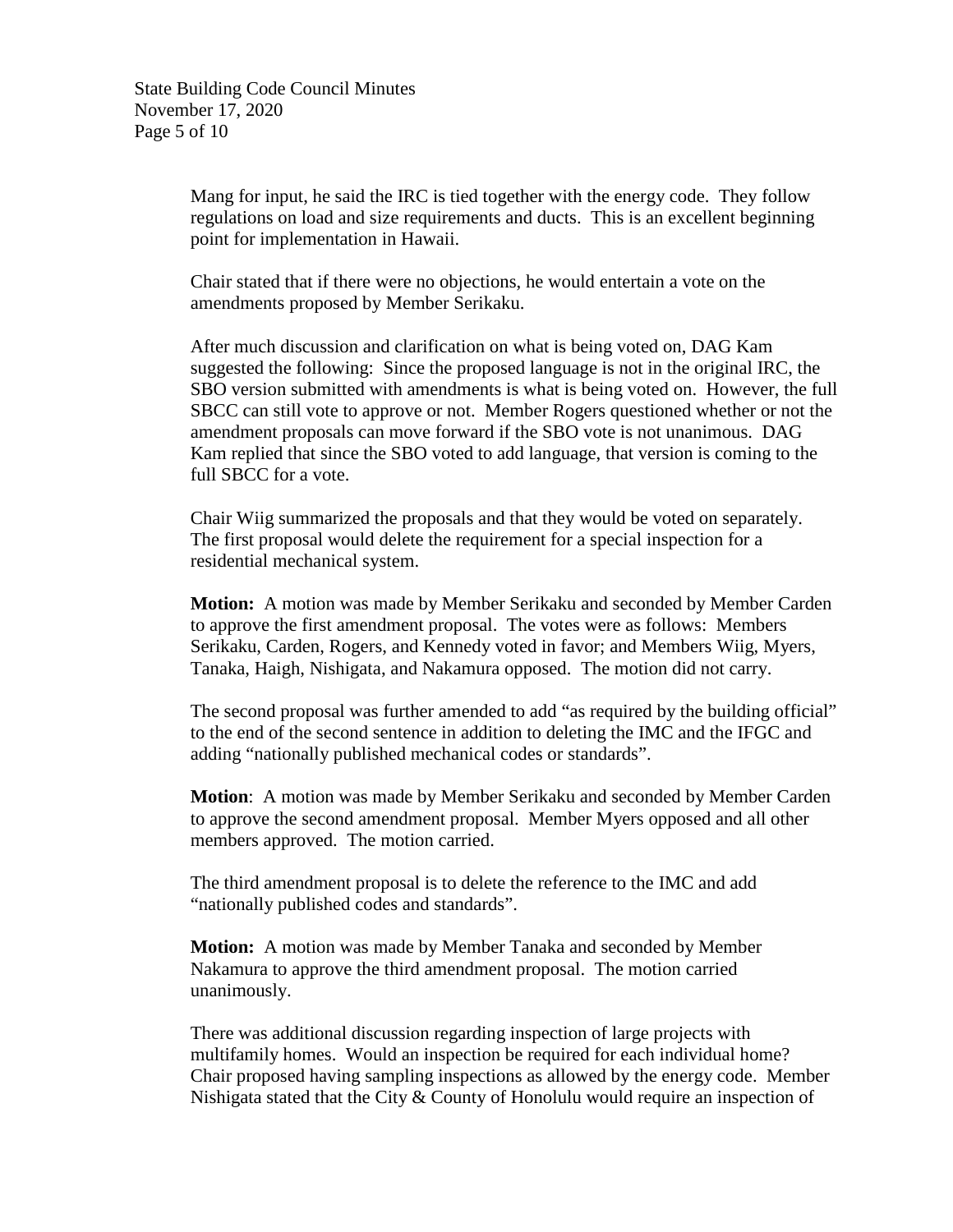State Building Code Council Minutes November 17, 2020 Page 6 of 10

> each home even though model units are the same in design, the inspection would assure that each was built according to the approved plans. Chair suggested tabling the matter and letting it be addressed by each county. Member Tanaka suggested leaving language as "may" stating that modification to county codes need to be tightened.

> Member Carden recommended that the SBCC move to vote to approve the amendment package for the IRC, subject to amendments the Council just approved.

Member Serikaku questioned why state electrical code was not included in the reference section of the IRC amendments. Member Carden suggested there was probably a clerical error and will see that it is added back in. Member Haigh asked if there was a map missing. Member Carden will re-check the numbering.

**Motion**: A motion was made by Member Carden and seconded by Member Haigh to pass the IRC amendment package, as amended with Member Serikaku's proposals above, and approved by SBCC, together with the inserted state codes and the edited map re-numbering. The SBCC unanimously voted to approve. On behalf of the SBCC, Chair Wiig thanked Members Myers and Carden for their months of hard work and incredible effort.

Chair Wiig stated that Chris Delaunay of Pacific Resource Partnership will have a five minute limit on his public testimony. After realizing that IBC amendment package was not posted with the agenda for public review, it was the consensus of SBCC members that more time be allowed for review and public comments for the IBC amendment package. Chris Delaunay's testimony was therefore, deferred until the next meeting. The SBCC agreed to post his testimony, along with public notification of the public testimony guidelines and to include future time limits on presentations.

Member Carden stated that the investigative committee assembled an amendment package from the IEBC to allow flexibility for renovation projects without necessarily meeting new building code requirements. A previous amendment relating to reroofing and energy code requirements was deleted by the SBO as it is was considered to be appropriately addressed in the State Energy Conservation Code.

**Motion**: A motion was made by Member Carden and seconded by Member Haigh to approved the IEBC amendment package. The motion passed unanimously.

5. Selection, Purpose, Expectations of Investigative Committee for Off-Site Construction (OSC)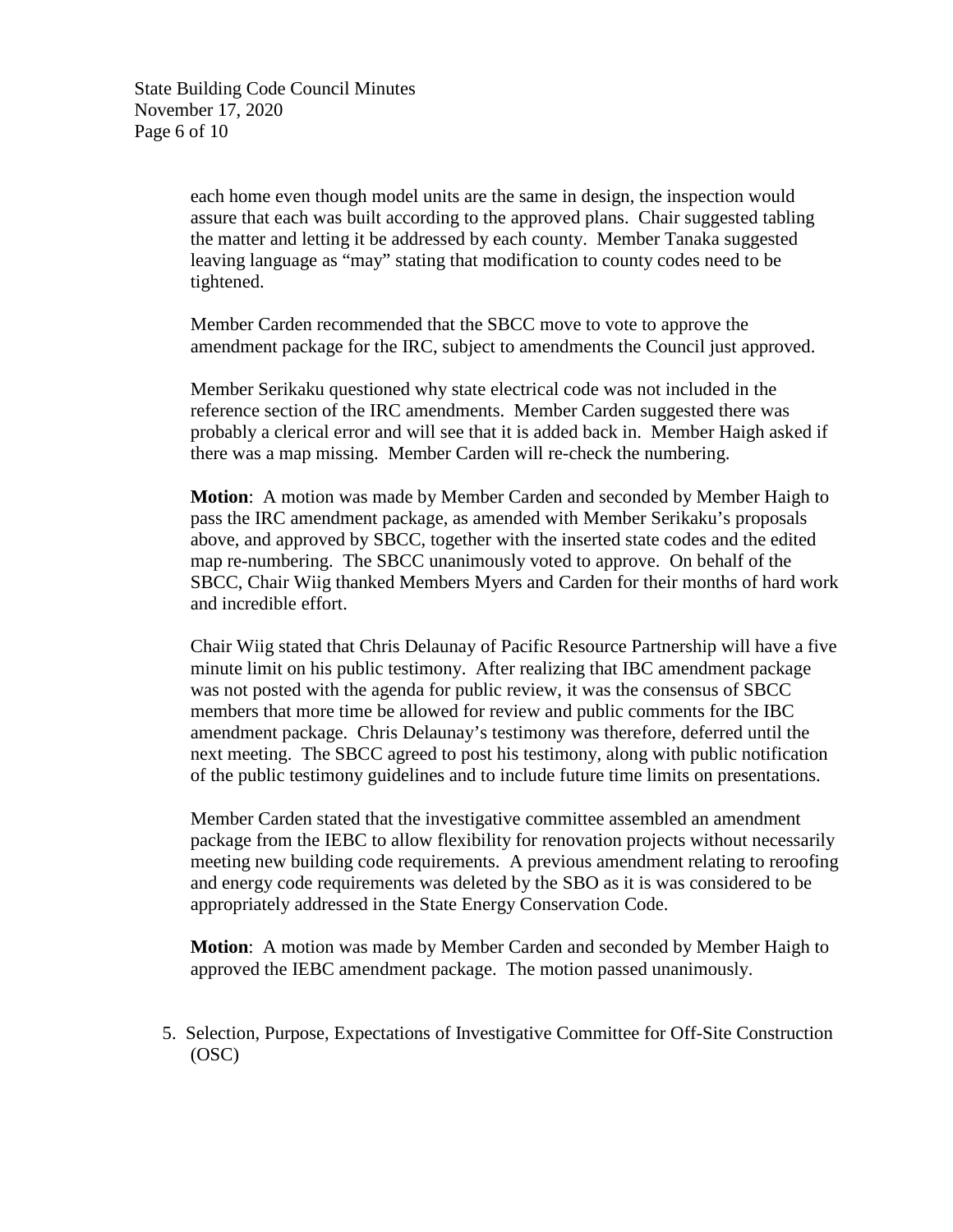State Building Code Council Minutes November 17, 2020 Page 7 of 10

> Member Haigh proposed that the formation of the investigative committee for OSC to discuss issues related to factory built homes (FBH) be deferred until the IBC 2021 edition is published. Chris Delaunay expressed concerns that provisions related to factory built homes in the IBC 2018 edition would be adopted without this committees' research and input. He also asked how a person would join the committee? Member Haigh, who recommended the formation of the committee, stated that he is open to anyone willing to participate and assured Mr. Delaunay that in 2021 there will be opportunity to discuss changes to the code.

> Kika Bukoski expressed that he has been following the concerns over factory built homes. There are many issues based on misunderstanding of terms which can be confusing. Terms such as factory built housing, modular homes, relocatable homes, etc., need to be clearly understood. There is potential market for these homes, and he has read Mr. Delaunay's testimony and concerns. He suggests that a meeting be held and he would like to be a participant. Building these types of homes may have an impact on other codes. Chair agreed that the committee should start with definitions. Dean Au of the Hawaii Carpenter's Union would like to see those issues addressed in the 2018 IBC rather than wait until the 2021 code is published. The concerns are with this edition and this needs to be addressed. Chair Wiig said that this is a complex subject, and we need to find common ground. Nathaniel Kinney agreed with Mr. Delaunay's, Bukoski's, and Au's comments. Mr. Kinney wants to better understand the code adoption process and supports the need to amend references and terms related to FBH so they don't create an unfair advantage over site-built homes. Member Carden clarified that the intent of IBC 2018 edition amendment package to the State Building Code to remain silent with respect to FBH and more discussion can be made at the next meeting when the updated IBC 2018 amendment package is on the agenda.

6. Presentation of the Revised State Fire Code

Member Rogers stated that the State Fire Code amendment package was previously reviewed and approved earlier this year by the SBCC. Since then, revisions were made by the investigative committee and approved by the State Fire Council. Those revisions were highlighted and distributed to the SBCC members and stakeholders prior to the meeting. He reviewed the revisions, which included a reference to the Hawaii Administrative Rules 12.44.1 (Ad Rules), which relates to certifying individuals to perform maintenance testing of fire protection systems and appliances. Individuals take a third party exam given by such companies as the International Code Council and the National Institute for Certification in Engineering Technologies. The county fire departments are authorized to administer and enforce the State licensing program. The Ad Rules defines terms and the different certifications that are required to become licensed in the State. The other revisions relate to different forms that document the maintenance tests performed on fire extinguishers, fire alarm and fire extinguishing systems, including private fire hydrants, and a few minor word changes.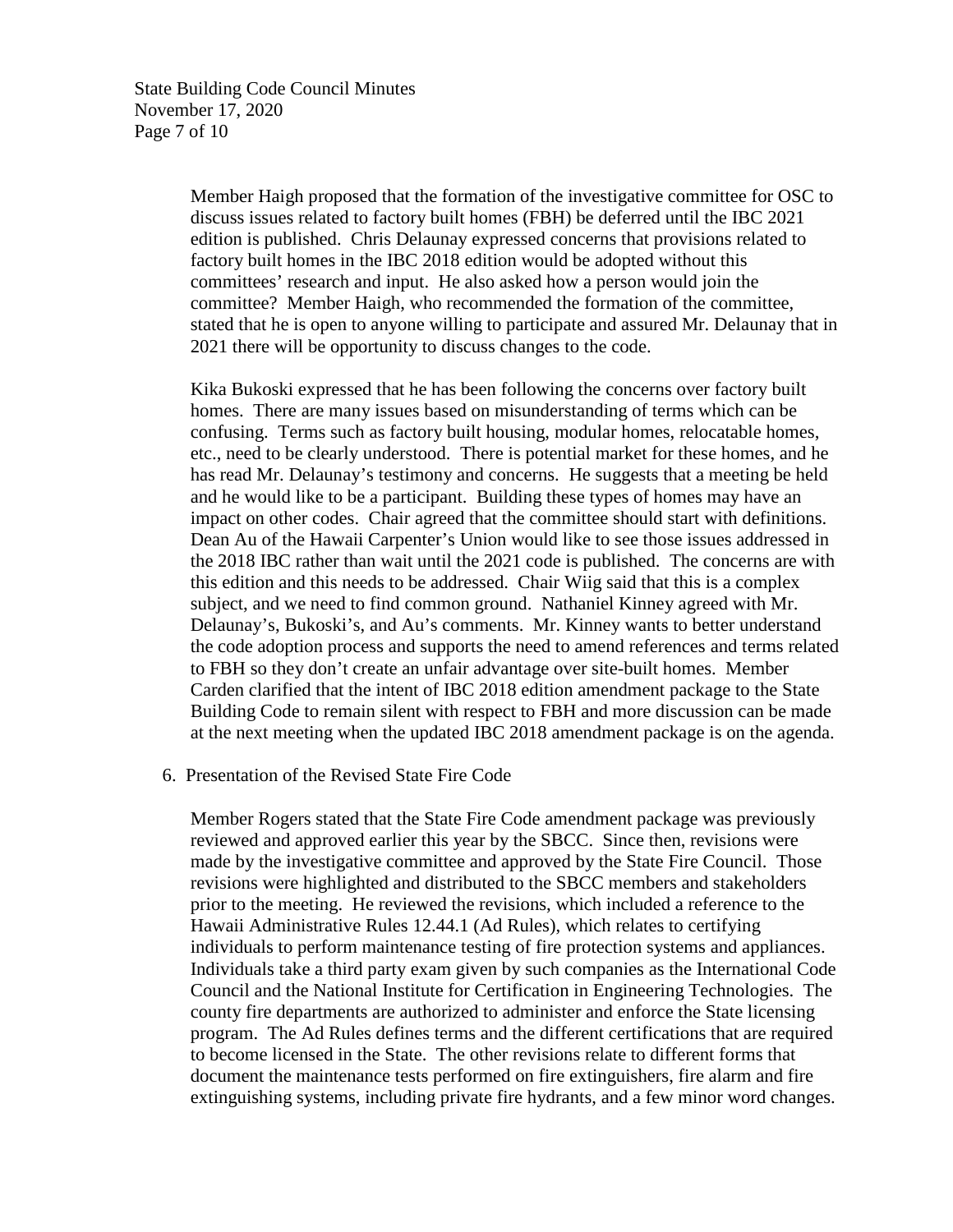State Building Code Council Minutes November 17, 2020 Page 8 of 10

> Member Rogers stated that he would entertain any questions and the State Fire Code investigative committee which had representatives from each county fire department and approved the revisions, were also available to answer questions. **Motion**: A motion was made by Member Rogers and seconded by Member Carden to forward the revised State Fire Code to the SBO for their review and possible approval. The motion was unanimously approved.

- 7. Updates from the Investigative Committees:
	- a. Investigative committee for the Structural Provisions for the IBC and the IRC 2018 Editions

See item #4 above.

b. Investigative committee for the Non-Structural Provisions of the IBC and the IRC 2018 Editions

Revisions to the IBC 2018 edition amendment package will be distributed prior to the next meeting for review and possible approval.

c. Investigative committee for the International Energy Conservation Code (IECC) 2018 Edition

Chair stated that every amendment was the result of industry requests. Replacing uninsulated, low-sloped commercial roofs would allow the roof to be recoated with minimum reflectivity percentages instead of replacing the roof with insulation. Member Haigh stated that this amendment language is good and could also apply to residential roofs. Because Kauai has a number of commercial buildings with high-sloped roofs he recommended that the Chair should see if it is only meant for low-sloped roofs. There are currently mandatory requirements for ceiling fan installation, except for production homes, but since ceiling fan choices can vary with every home buyer, requiring the ceiling fan junction box allows the buyer to install the fan of their choice. Member Haigh and Tanaka stated that this exception should be allowed for all homes and not just for production homes. However, the junction box supposes the ceiling fan installation, but that may or may not happen. The SBO will work on language that requires the junction boxes for all homes and not just production homes. Member Tanaka commented regarding the exemption for low-energy use buildings and if no air conditioning (a/c) is being installed subject to the model code, the exception for residences that do not contain a/c would be exempted from the prescriptive methods for the building thermal envelope. The choice of installing an a/c system should not depend on whether the space is habitable or not. This would be a concern for Hawaii County. The other argument would be if the a/c system is installed in the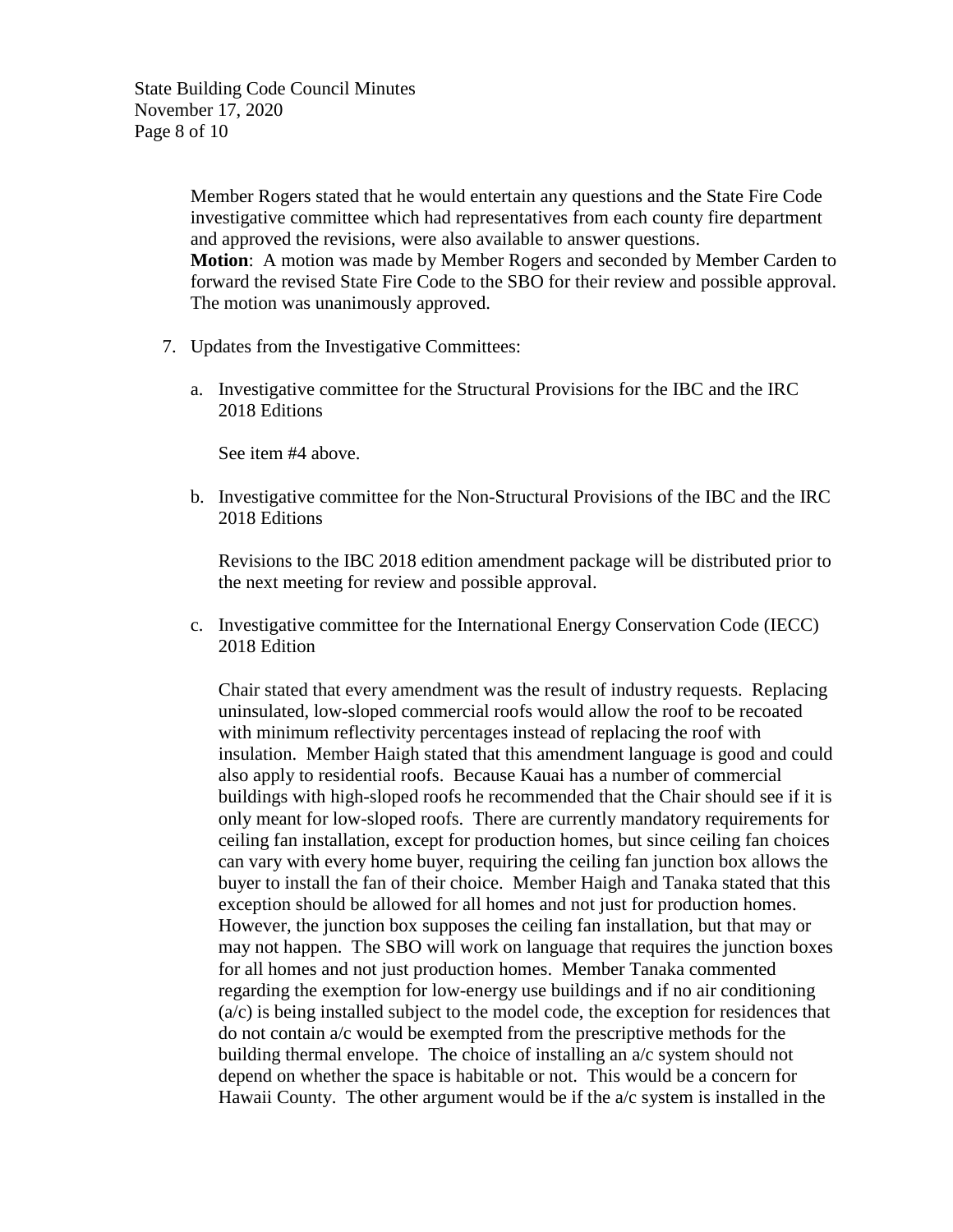State Building Code Council Minutes November 17, 2020 Page 9 of 10

> future. Chair requested that language be proposed at the future SBO meeting. Member Haigh stated he has been a proponent of the need to have minimum requirements for future a/c system installations. He reviewed some of the proposed IECC 2018 edition amendment package, which included requirements for ceiling and wall insulation, alternatives for roof

> **Motion**: A motion was made by Vice Chair Carden and seconded by Member Haigh to forward the proposed State Energy Code amendment package to the SBO for review and possible approval. The motion was unanimously approved.

d. Investigative committee for the Uniform Plumbing Code

There was no update.

e. Investigative committee for the Green Code

There was no update.

f. Investigative committee for the Mechanical Code

There was no update.

g. Investigative committee for the State Fire Code (National Fire Protection Association 1 Fire Code 2018 Edition)

See item #6 above.

h. Investigative committee for the Energy Efficiency Code Coordination

There was no update.

i. Investigative committee for the State Elevator Code

There was no update.

- j. Investigative committee for the International Existing Building Code 2018 Edition There was no update.
- k. Investigative committee for Boiler and Pressure Vessels

There was no update.